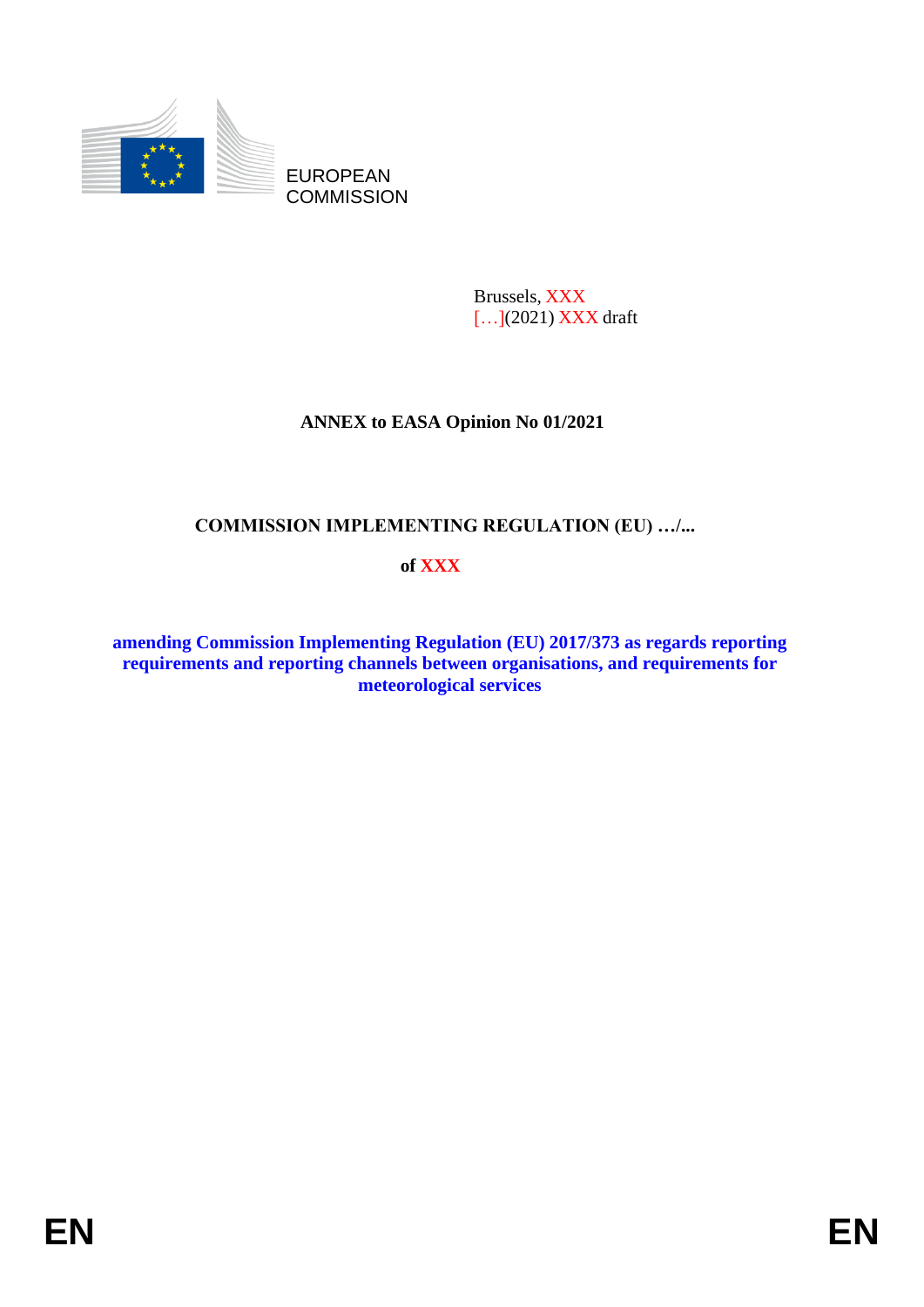# **COMMISSION IMPLEMENTING REGULATION (EU) …/...**

#### **of XXX**

#### **amending Commission Implementing Regulation (EU) 2017/373 as regards reporting requirements and reporting channels between organisations, and requirements for meteorological services**

#### THE EUROPEAN COMMISSION,

Having regard to the Treaty on the Functioning of the European Union,

Having regard to Regulation (EU) 2018/1139 of the European Parliament and of the Council of 4 July 2018 on common rules in the field of civil aviation and establishing a European Union Aviation Safety Agency, and amending Regulations (EC) No 2111/2005, (EC) No 1008/2008, (EU) No 996/2010, (EU) No 376/2014 and Directives 2014/30/EU and 2014/53/EU of the European Parliament and of the Council, and repealing Regulations (EC) No 552/2004 and (EC) No 216/2008 of the European Parliament and of the Council and Council Regulation (EEC) No 3922/91  $(1)$ , and in particular Article 43(1)(a) and (f) and Article 62(15) thereof,

Whereas:

- (1) Regulation (EU)  $2017/373$  (<sup>2</sup>) lays down common requirements for providers of air traffic management/air navigation services and other air traffic management network functions for general air traffic and their oversight.
- (2) In accordance with point 5.1.(g) of Annex VIII to Regulation (EU) 2018/1139, service providers shall establish an occurrence-reporting system as part of their management system in order to contribute to the aim of continuous improvement of safety. In order to ensure compliance with and uniform implementation of this essential requirement, as well as that the resulting provisions are aligned with the principles of Regulation (EU) No  $376/2014$  (<sup>3</sup>) on the reporting, analysis and follow-up of occurrences in civil aviation, Regulation (EU) 2017/373 should be amended accordingly.
- (3) On 7 March 2018 and on 9 March 2020, the International Civil Aviation Organization (ICAO) adopted Amendment 78 and Amendment 79 respectively to Annex 3 to the Convention on International Civil Aviation, signed on 7 December 1944 in Chicago (the Chicago Convention) aiming, among other things, for enhanced and improved harmonisation as regards the exchange of meteorological observations and reports (aerodrome routine meteorological reports (METAR) / aerodrome special meteorological reports (SPECI)), aerodrome forecasts (TAF), information concerning

 $(^1$ ) OJ L 212, 22.8.2018, p. 1.

 $($ <sup>2</sup> ) Commission Implementing Regulation (EU) 2017/373 of 1 March 2017 laying down common requirements for providers of air traffic management/air navigation services and other air traffic management network functions and their oversight, repealing Regulation (EC) No 482/2008, Implementing Regulations (EU) No 1034/2011, (EU) No 1035/2011 and (EU) 2016/1377 and amending Regulation (EU) No 677/2011 (OJ L 62, 8.3.2017, p. 1).

 $(3)$ ) Regulation (EU) No 376/2014 of the European Parliament and of the Council of 3 April 2014 on the reporting, analysis and follow-up of occurrences in civil aviation, amending Regulation (EU) No 996/2010 of the European Parliament and of the Council and repealing Directive 2003/42/EC of the European Parliament and of the Council and Commission Regulations (EC) No 1321/2007 and (EC) No 1330/2007 (OJ L 122, 24.4.2014, p. 18).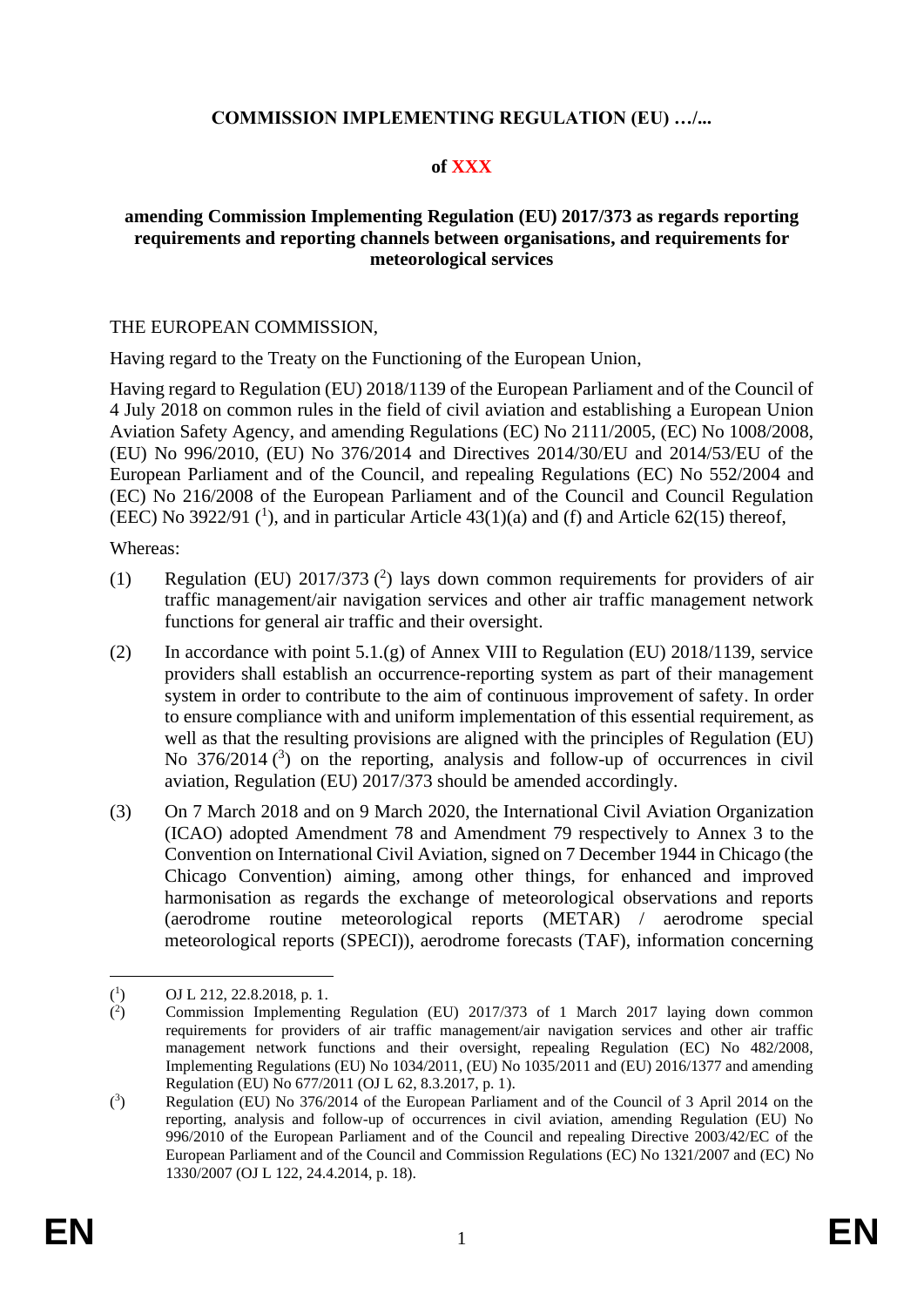en-route weather phenomena which may affect the safety of aircraft operations (SIGMET), information concerning en-route weather phenomena which may affect the safety of low-level aircraft operations (AIRMET), volcanic ash and tropical cyclone advisory information, space weather advisory information, etc., in a system-wide information management (SWIM)-compliant environment. These amendments are applicable in the ICAO Contracting States as of 8 November 2018 and 5 November 2020 respectively, except the METAR format, which is aligned with the applicability date of 12 August 2021 for the new global reporting format (GRF) for runway surface conditions. These International Standards and Recommended Practices should be reflected in Regulation (EU) 2017/373, in particular in the specific organisation requirements for meteorological service providers (Annex V (Part-MET)).

- (4) One of the enablers for the implementation of the global reporting format (GRF) for runway surface conditions is the SNOWTAM format, whose instructions for completion should be in line with the latest International Civil Aviation Organization (ICAO) Procedures for Air Navigation Services — Aeronautical Information Management (Doc 10066), and also consistent with the other EU regulations.
- (5) The measures provided for in this Regulation are based on Opinion No 01/2021 ( 4 ) of the European Union Aviation Safety Agency in accordance with Article 75(2)(b) and (c) and Article  $76(1)$  of Regulation (EU)  $2018/1139$ .
- (6) The measures provided for in this Regulation are in accordance with the opinion of the committee established by Article 127 of Regulation (EU) 2018/1139,

HAS ADOPTED THIS REGULATION:

#### *Article 1*

Annex I (Part-DEFINITIONS) to Commission Implementing Regulation (EU) 2017/373 is amended in accordance with Annex I to this Regulation.

# *Article 2*

Annex II (Part-ATM/ANS.AR) to Commission Implementing Regulation (EU) 2017/373 is amended in accordance with Annex II to this Regulation.

# *Article 3*

Annex III (Part-ATM/ANS.OR) to Commission Implementing Regulation (EU) 2017/373 is amended in accordance with Annex III to this Regulation.

# *Article 4*

Annex V (Part-MET) to Commission Implementing Regulation (EU) 2017/373 is amended in accordance with Annex IV to this Regulation.

# *Article 5*

Annex VI (Part-AIS) to Commission Implementing Regulation (EU) 2017/373 is amended in accordance with Annex V to this Regulation.

<sup>(</sup> 4 ) https://www.easa.europa.eu/document-library/opinions